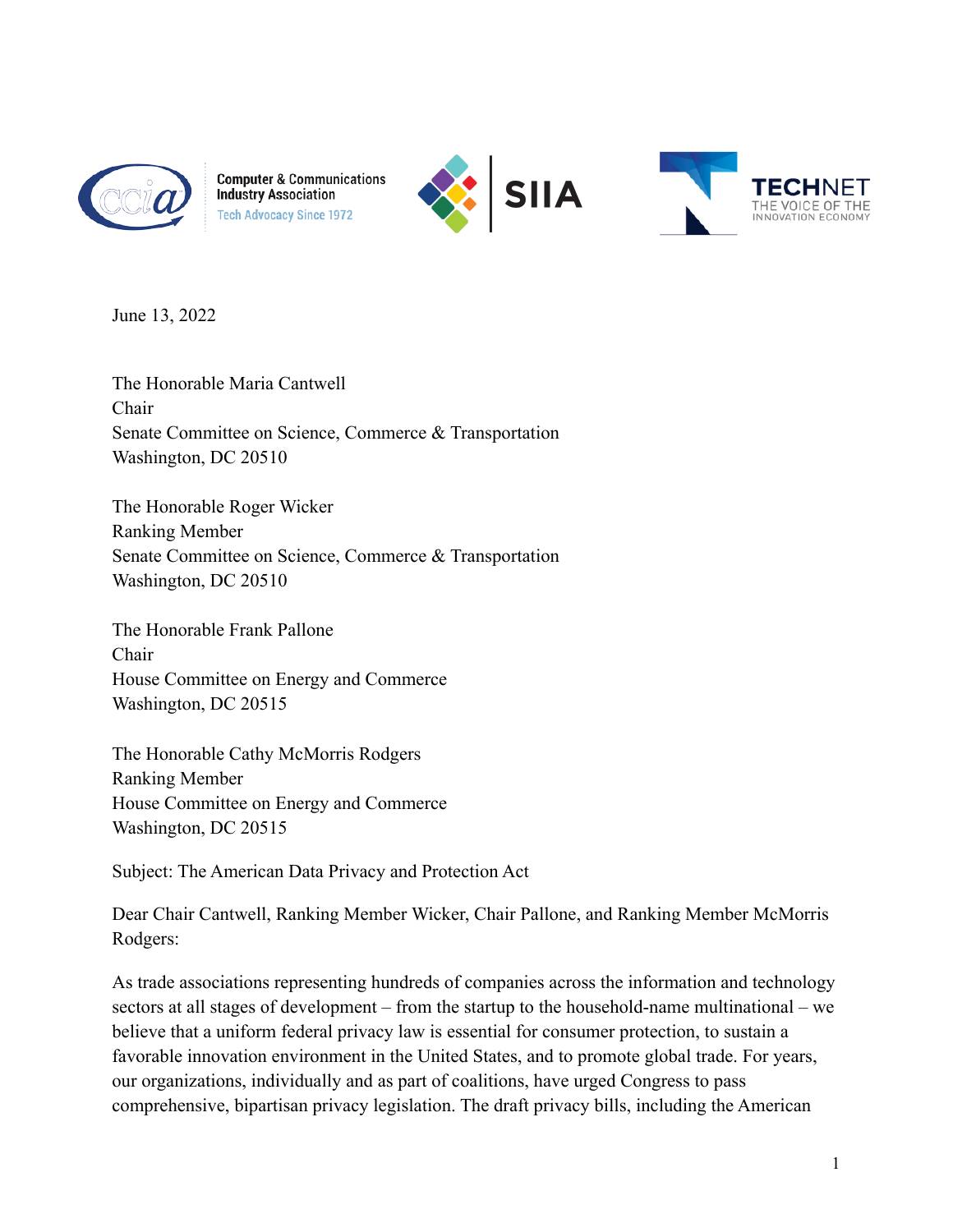Data Privacy and Protection Act (ADPPA), represent a promising step toward achieving that goal.

We are encouraged by the bipartisan and bicameral support behind the ADPPA. Indeed, while federal privacy legislation has long had support from both sides of the aisle, the release of the ADPPA by members of both parties in the House and the Senate is remarkable. Although the bill still needs further improvements, we believe the ADPPA provides a workable framework to build on, and we are optimistic that an effective compromise can be achieved in the near term.

The legislation contains several provisions that concern our member companies and need further refinement, among them an attempt to restrict the dissemination of information "derived" from publicly available information, a novel "duty of loyalty" and its attendant obligations, and an untailored, burdensome requirement to submit assessments of virtually all computer-based activities involving algorithms.

The bill's inclusion of a private right of action has the potential to compound the problems created by these and other novel obligations. The ADPPA represents the regulation of a massive, rapidly developing, and highly technical interstate information ecosystem. Every state that has considered and enacted a consumer privacy statute has eschewed a private right of action for good reason: the Federal Reporter is replete with instances of litigation abuse, a risk compounded by the bill's provisions allowing for recovery of attorneys' fees. The health of that system is properly delegated to competent and empowered regulators (in this case the FTC and state Attorneys General), and not a host of private lawyers for hire.

In addition, Congress's consideration of this novel legislation occurs against a backdrop of a rapidly growing patchwork of state laws, each containing slightly different and sometimes contradictory obligations. The language of the bill's preemption provisions appears to allow those laws to continue to remain in effect so long as the complaint does not allege violations of the ADPPA. In addition, the bill expressly preserves Section 1798.150 of the California Civil Code, which created a private right of action with recovery for statutory damages and led to a wave of costly litigation.

We believe that there is a path forward to resolve these issues. That path involves Congress stating clearly that its federal privacy law will be the uniform standard and that state laws creating qualitatively equivalent rights or duties are preempted. If that path must involve a private right of action, such a right must prevent class action abuse and be narrowly tailored to remedy substantial privacy harms that are specific, individualized, and tangible. Such an approach enables consumers to have clearly defined rights and businesses to have streamlined and scalable compliance. It also provides redress for individual consumers that are truly injured while enabling the federal government to create uniform rules of the road.